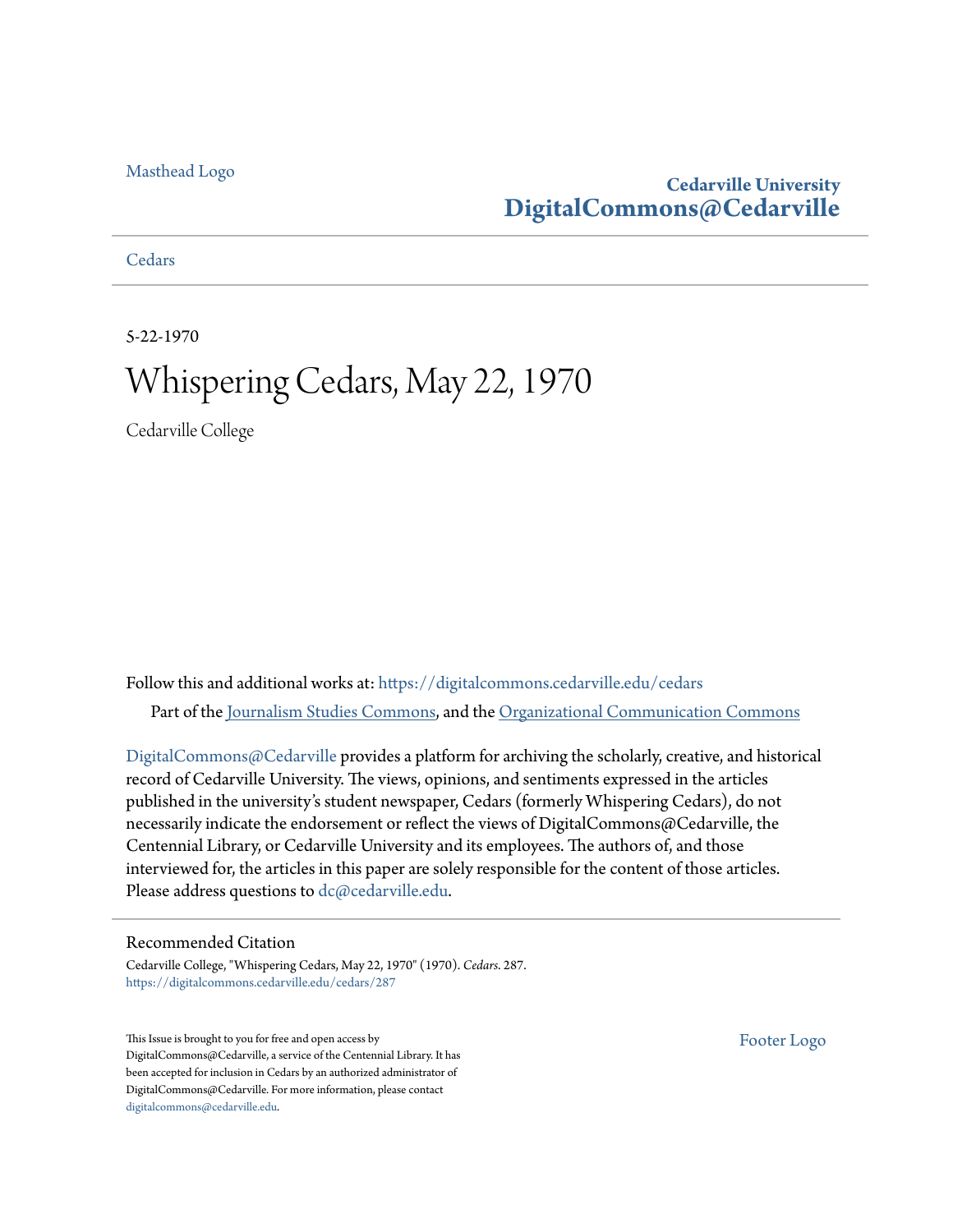

#### Vol. 38, No.  $\downarrow$   $\sim$

### First Pi Sigma Nw Spring Day Features Games, Fun<sup>'</sup>And<sup>'</sup>Films

"I want to see everybody have <sup>a</sup>good time." commented president Dennis Bunting when asked about PI SIGMA NU's Spring Day. PI SIG is sponsoring the activities this Saturday and invites the entire college family to attend.

Events of the day will follow this train of events:

 10:00-PI SIG vs. the Faculty in a softball game. Dr. Johnson will head the faculty team.

11:30-12:00-Lunch will be served in the cafeteria. 1:00-3:30-Hopscotch tournament and

greased-pig catching contest. An entry fee of *1\$.75* will be collected and a first prize of \$10 will be awarded. Anyone may enter the contests.

3:30-PI SIG vs. ALPHA CHI in a football game.

5:00-6:00-Supper again in the caf· eteria.

 $8:30$ -The capstone events of the day \will be at this time. Everyone

#### Kathy Newton Chosen WC Editor

fall quarter, the publication committee announced today. She has Street in Columbus.

A transfer student from Ohio State University, she'll be a senior in elementary education next year and will graduate in December. However, she will be training the assistanteditor to take over the editorship for the remainder of the year. The publications committee felt that this arrangement will provide a continum. of quality for the newspaper.

Kathy hopes to set up a hier-



Kathy Newton becomes the 1970-71 Whispering Cedars Editor.

is to bring a blanket and meet on the soccer field. An oaken bucket will be presented to the winner of the football game. Prizes for the hopscotch and greased-pig contests will be presented. A very *special* trophy will be awarded to the winner of the Male Legs contest. M.C.s for the evening will be Mr. Bunting and Mr. Austin.

After a short time of informal singing to which all guitar players are encouraged to bring their guitars, films will be shown. They include two Three Stooges movies and Born Free.

Mr. Bob Austin, vice-president of PI SIG urges all to attend. "Too many people have been doing their thing, so we have got to get it together as people," commented Bob, and don't be afraid to bring any people you want."

Kathy Newton was chosen Ed-archy of staff "so that we can train itor of the *Whispering Cedars* for our staff so that by the time they get served as assistant and managing ed-Also, this system will enable the paper itor this year. Kathy received her to be good for the next five years. We first journalism training in high school. have made an important step this At that time she interviewed the year from the one-man paper to <sup>a</sup> Smothers Brothers by passing notes group effort. We have involved lots between cabs racing down Broad of people, and it has become a group to be seniors and can apply for editor they will know what they are doing. co-operation."



For the third straight year the tennis team is going to the national finals. Last year after the District 22 was forfeited Cedarville went on to take 12th out of 39 schools.

This year Defiance was picked to be the Jackets' opponent in the District, but having been beaten twice by Cedarville during the regular season and in the MOC tournament, they decided again to forfeit the match.

 Cedarville ended the regular season Wednesday as they were upset by a powerful Xavier team 6-3. Only Dave Beck and Dave Durham in the singles, and the team of Durham and Ruffin in the doubles managed to come up with victories as Xavier uped their record to 13-2, with their only losses coming at the

#### Cedarville, Ohio, May *zi,* <sup>1970</sup>

#### TENNIS TEAM GOES TO NATIONALS IN KANSAS

hand of University of Kentucky and University of Cincinnatti. Among their wins, they have defeated Dayton 9-0, Louisville 7-2. and Georgetown (Washington D.C.} 8-1. Cedarville finished with an impres-

sive 18-2 record.

Last weekend the Jackets won their third consecutive MOC title as they swept every first place but two. Ruffin and Durham, Beck and Pettitt, and Jones and Coffman, all came up with victories in the doubles, and Nelson, Durham, Beck, and Ruffin won in the singles. The final scores were: Cedarville-41, Defiance-19, Bluffton-6, Findlay-6, Malone-0, and Wilmington-0.

#### 160 ENROLLED FOR

#### SUMMER SESSIONS

Cedarville College's Summer Session will begin June 9. Summer sessions consist of two four week terms, the second term ending by July 31.

Total enrollment for this year's Summer Session is 160 students including students taking independent study. By allowing independent studies a great flexibility is allowed for the student.

Sixteen hours is a normal load for both sessions. A maximum load is 20 hours.

In cooperation with Sky View Ranch, a camping course is being offered for the second time. This includes one week of pre-instruction by Miss McKay here at Cedarville and another week of instruction at Sky View by Mr. Loper. Those who take the course then remain as counsellors for eight or ten weeks.

# $\textbf{S}\text{vedberg}$  **Gets Out Of The Huddle**

"Getting out of the huddle," is of prime importance to Dr. Arthur Svedberg and he endeavors to do this through various activities.

As a specialist in internal medicine and cardiology he has joined together with 120 other medically related people and has gone to Mexico, the Dominican Republic, Haiti, and Honduras.. His purpose in these trips was in presenting·the gospel to every patient he saw in the clinics they set up. In the Dominican Republic 20,000 were seen. Each one was talked to personally by a Christian worker.

Not all that went were Christians, and one remarked after having lived with the other Christian members of the team, "After watching these doctors and nurses, I can see they have something that I want." Another outreach of this pro-

gram is that returning members are often asked to speak in local clubs, such as Rotary to explain their work because of its humanitarian approach<br>and because they are self financed. and because they are self financed. Dr. Svedberg and his wife<br>One atheist was so impressed, ac- graduated from Wheaton College in One atheist was so impressed, ac- graduated from Wheaton College in cording to Dr. Svedberg, that he do- 1942. He graduated from Hahncording to Dr. Svedberg, that he do-<br>nated \$500 to get medical supplies emann Medical College in Philadelnated \$500 to get medical supplies emann Medical College in Philadel-<br>from Mexico to Haiti and wanted to phia and took his residency work at from Mexico to Haiti and wanted to phia and took his residency work at man is not of the medical profession children, a boy 13, and a girl, 11. and would go to help carry boxes, etc. He is the president of a company in Cleveland.

Dr. Svedberg is also associated with the Bill Glass Evangelistic Association. He is impressed with the outreach Mr. Glass can have because he is not affiliated with a particular denomination. Dr. Svedberg said that instead of there being 4% of the audience unsaved at a local church evangelistic campaign or a 10-12%.in <sup>a</sup>united church campaign, he can get 43-46% at his meetings. Because he is not ordained, Mr. Glass can speak in a high school on a patriotic subject and then invite the students to his meetings at night for an evangelistic Photo by Kathy Newton

Tulane. The Svedbergs have two

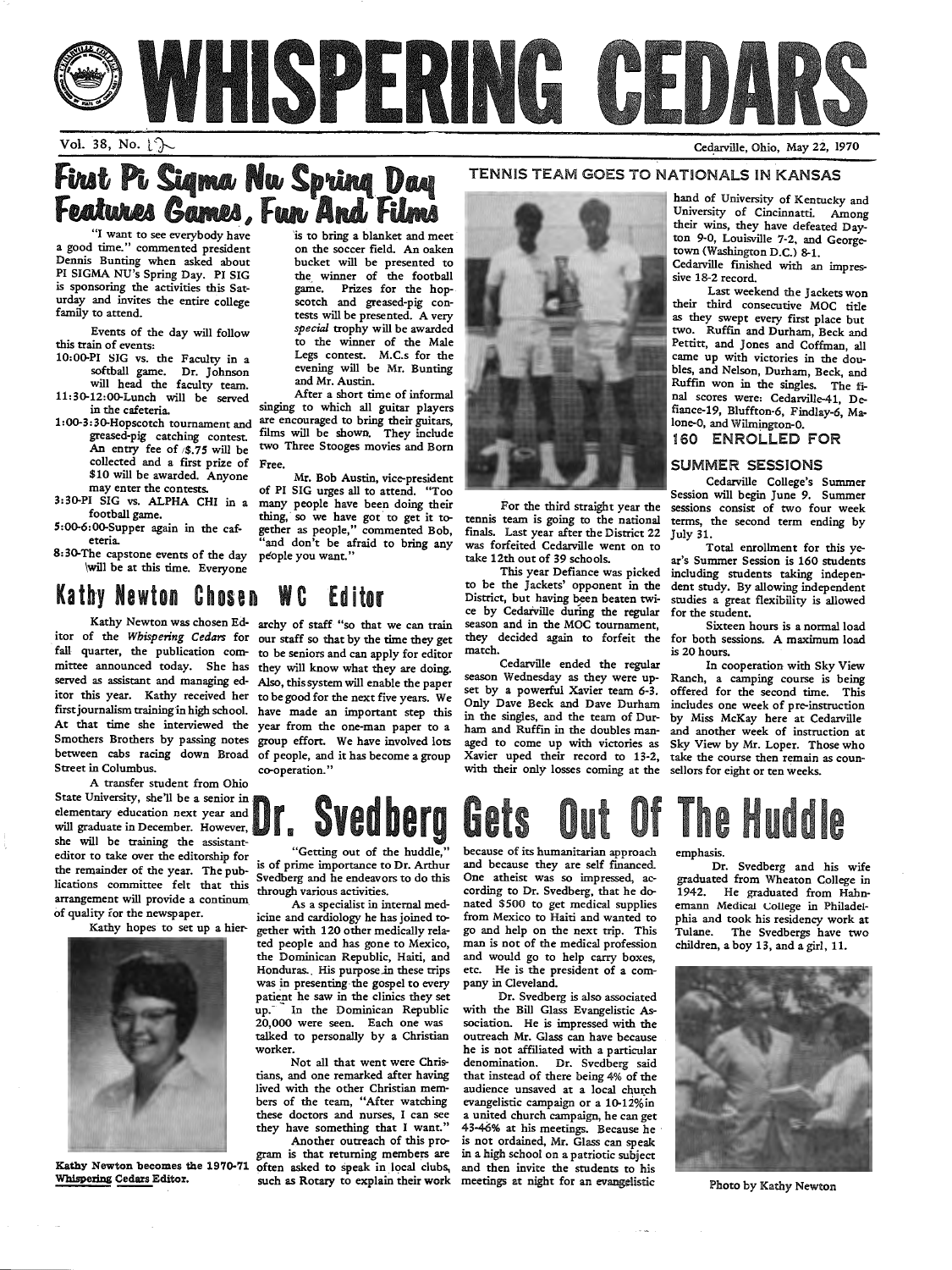# Right On Center An Open Letter To Antioch

by Jeff Lough

Some of you may have heard that I wrote a letter to the students of Antioch. Lately many of my friends have asked to see that letter, so I thought it would be a good idea to show it to the students of Cedarville for two reasons: first, I want you all to see what I think about what has been going on, and second, I want to show you what a Christian can do to express himself in times of pollitical turmoil.

*To the Students of Antioch,* 

This is the opinion of one student at Cedarville College.

The political realities of these times have struck some of us in the face, and the students at Cedarville have seemingly replied with numbing indifference. True, there are some who have not even thought, but for the most part we also have contemplated the im<sup>p</sup>lications of the events of the last week. If I may, I would like to explain the difficulties we face.

*We at Cedarville have been asked to join in with yourselves and students across the nation in action against the expanding war in Southeast Asia and the death of four students from Kent State (a school I attended last year). You have asked us to join bands in protest with, among others, the New Mobe. And as we all know, some of the members of New Mobe are C.P.U.S.A., Du Bois Clubs, SANE, and YSA.. How can you ask us to join with groups whose philosophies snear at the very mention of our God? How can you ask us to join in with these organizations, most of whose political philosophies are at complete odds with our own? And yourselves! How can we join with you-some of whom snear at the very mention of God and any proposed intellectual statement of our position, and the rest of whom laugh at our claim of His revelation through the Scriptures. This God, this revelation, is at the very center of our being. How can you seriously ask?* 

And on the other side. How can we wholly support a government that is expanding the war in Southeast Asia? How can we look apathetically at four dead bodies?

*As you can see, if you are not merely belligerent, but are seriously thinking, these two extreme positions could create a vise that would crush us either way we turn. We too do feel rage! But after all the political ideas have come and gone, after they have flung minds to and fro in the great degates and discussions of history, one fact remains. One true Answer remains. That answer is Christ. The Jesus that saved my soul and changed my life provides me with the answer to four dead students and a war half-way round the world, for these are all manifestations of sin. If only each individual in the world would come to know Jesus in a personal way, these things would not happen. Jesus does not exclude political thought or action in my life. He merely rises above it.* 



# A Library is for .... research

#### Letters To The Editor *Editor:*

*I just finished reading your article entitled "Right on Center"*  (ed. note-about Martin Luther King). *I am so pleased that you are openminded so as to tell it like it is. So often Christians in an attempt to be "unbiased" or "open-minded" will white-wash an individual, organization, idea, etc.* 

*Thank-you for giving us the facts. I, for one, am more interested in bow a man lives than what be says. Joyce Saemenes Editor:* 

*An editorial in your last issue (May 15) criticized Student Council' for taking prospective class officer candidates off the primary ballot for insufficient GPA. One argument against this action was that "In some cases these ex-candidates were the only ones running at the time for the office." Another basis for criticism was an amendment to the STUDENT BODY CONSTITUTION which was quoted as reading: '"a probationary period of one quarter will be provided if the person does not maintain a 2.25 GPA or better."'* 

*I would point out first that the amendment has been misquoted. lt correctly reads: "Class officers must maintain a 2.25 or better grade point average; a probationary period of one quarter will be provided if the person does not manitain a 2.25 or better grade point average." The clause concerning a probationary per*continued on p.3

#### IWHISPERING CEDARS! editor-in-chief . . . . . . . . . . . . . . . . . . . . . . . . . . . . . Dawn Myers

Published bi-monthly by the students of Cedarville College, Cedar-<br>ville, Ohio 45314. All editorial opinions expressed in the Whisper-<br>ing Cedars do not necessarily refleet the position of the college, but<br>are solely that an on-campus newspaper.

Mail subscription rate S1.25 per quarter<br>Office: 2nd floor, Fine Arts Bldg,<br>Telephone: ext 258<br>Printed: Cedarville College Press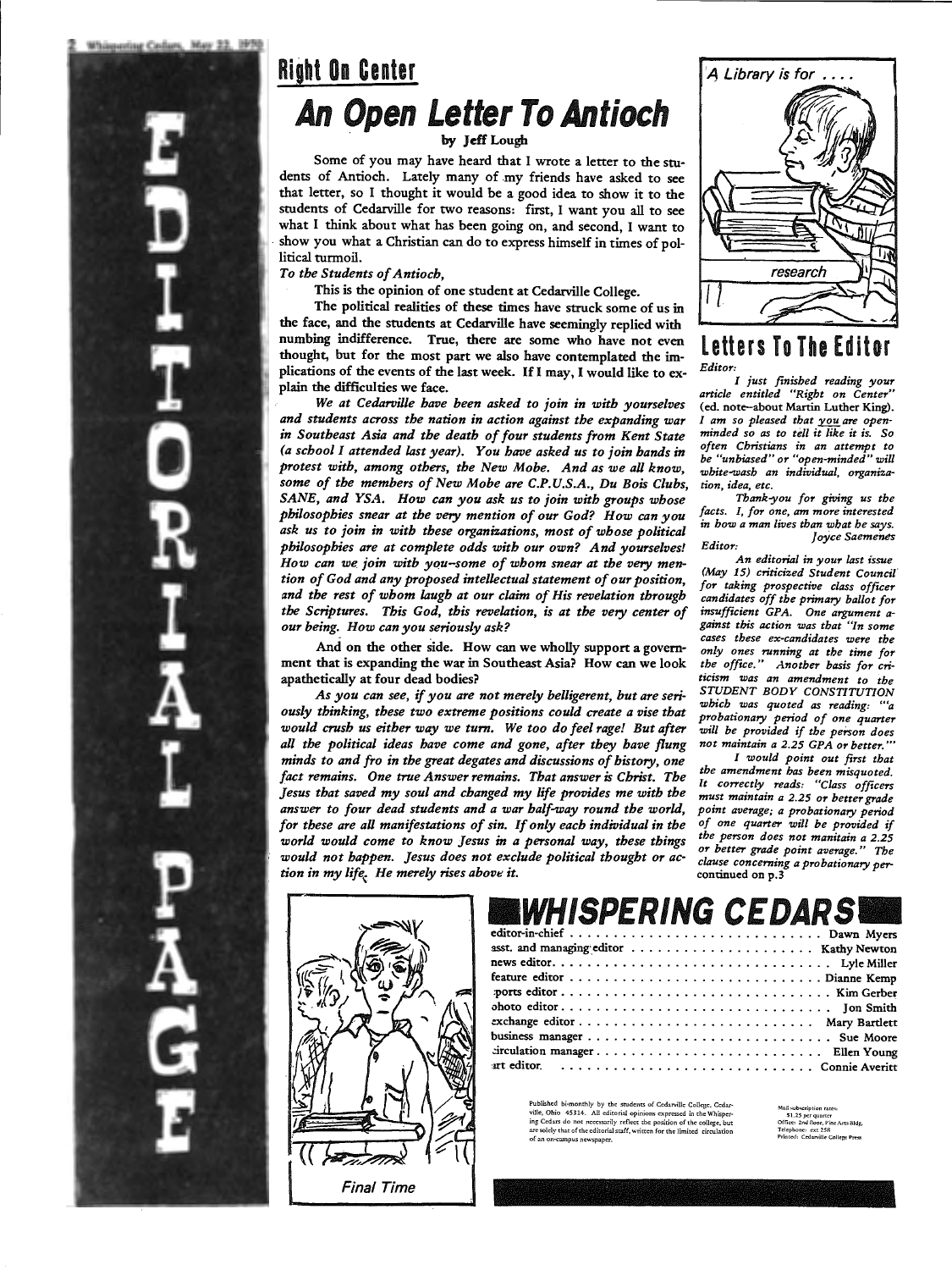#### continued from p. 2 Letters

*iod is part of a sentence the .subject of which is "Class officers"-persons who met the qualifications stated in the preceeding sentence of this point and were elected. The emphasis is on "maintain," which implies that an already existing condition is to be continued, that condition being a 2.25 or better GPA.* 

*As to the first argument, the aim in government is not to see only that there is someone in each office, but to see that there is a leader in each office. The ability to lead other men to great achievement is evidenced in the ability to lead oneself in the attainment of high goals. The desire of Student Council is that each student strive first for mastery in bis primary objective, getting an education, and once that is accomplished, then to seek mastery in the extracurricular areas. Lowering the requirements would be a shifting of priorities away from the academic; on the other band, some claim we are maintaining them at the expense of empty offices. But this should never happen. It is a major responsibility of each individual now holding office to raise up qualified and capable individuals to succeed him. The way to assure this being done is to elect people who have not only a realistic approach to the present, but a vision for the future; and this burden lies with each individual voter.* 

*Better assurance of this responsibility being fultilled might have been obtained bad a vote been cast by the 44% of our students who did not exercize their right at the polls Monday. David Kearney* 

#### *Editor:*

*In reference to Mr. Kearney's letter to the editor, I realize that the aim in student government is leadership. I also understand the interpretation of the amendment as explained bv Mr. Kearnev in bis letter. But I would like to point out that I ran for Junior Class treasurer last year with a GPA of 2.19 and was elected. I have continued in that office and have been responsible for the financial aspects of the class and the Jr.- Sr. Banquet. I have not "maintained" a 2.25 GPA but I feel that I have fulfilled this job of leadership, even though Mr. Kearney feels that <sup>a</sup>student with less than a 2.25 GPA doesn't possess leadership qualities.* 

*In conclusion, I would like to ask why the interpretation of the amendment to the STUDENT BODY CONSTITUTION bas changed from last year to this? Melinda McNiece* 

#### Student Library Sharks Imperil Education

Ever look for a magazine at the library that the reference material said we had and we didn't? Or page through a book and the pages were written on and pictures cut out? Or have a term paper due with the needed books that were listed on the card catalog neither checked out nor on the shelf? Or have several people working on the same subject for a term paper and one of them has all the books out? Ever wonder who these-people are really hurting? Why should they have a grudge against a fellow student? Or deny you the privilege to learn when they don't even know you have a grudge?

Most people see the "juvenileness" of such actions, yet a few people continually take out books and magazines without checking them out.

Why don't we as students wake up? The only people we hurt is ourselves. Let's have a "back to the library campaign" in the two weeks left of this quarter.

#### Beauty Contests Dehumanize Female To Fakes

Women's Liberation at Wittenberg University deplores all beauty contests. We, as women, are constantly bombarded by the images of feminine beauty. These images are dictated to us by the world of advertising and fashion which is monopolized by men. These images of "beauty" are achieved through such methods as bleaching our hair, reddening our lips, binding our natural curves with girdles and bras, wearing false eyelashes and padded bras, starving our bodies, curling or straightening our hair and shortening or lengthening our hems depending on the latest fashion dictates. All these are unatural restrictive, and, in many cases, unhealthy. These commercial standards of "feminine" beauty keep us in an unreal, artificial, and superficial condition. Moreover, we are brought up to believe that we can satisfy our real needs by buying things only. And of course we can't which is precisely the point. Unsatisfied, we buy more, more, and more. Always a little hungry, always seeing fulfillment just a little out of reach.

#### Beauty contests are instrumental in perpetuating these commercial standards of beauty. They dehumanize the contestants by putting their bodies on display for money and other material gains. This display of flesh pits women against one another, competing for the prize on the stage, just as we are pressured in real life to compete for the ultimate prize--the MAN!

The purpose of our mock pageant outside Memorial Hall is to show how ridiculous it would seem if men were to display their bodies in this fashion. *(ed. note--Thursday, May 14, several male students were dressed in women's bathing suits to protest the corresponding pageant taking place this week.*) This points up the fact that while virility is important to a man, he competes on the basis of his job or skill rather than appearance.

In short, we condemn beauty contests and the standard they reflect because they create fake differences between women and men and place barriers between women and women. Beauty contests are not so much antifemale as they are antihuman.

#### Whispering Cedars, May 22, 1970 3



Spiritual Revolution On Campus Demands Personal Change<br>by Gary Yates<br>while driving on the interstate I came upon a car that had a kingdom were of this world then would my servants fight..."<br>bumper sticker which simply read

Vietnam war; it may alleviate starvation and poverty; but it can time for change.<br>The star war; it may alleviate starvation and poverty; but it can time for change.<br>never change the nature of man, which is the cause of all never change the nature of man, which is the cause of all social and problems.<br>I call for a revolution- a spiritual revolution in our lives and<br>I call for a revolution- a spiritual revolution in our lives and<br>problems.<br>The

But His revolution was of a different nature. He taught a revolu-<br>tion of the heart-a spiritual revolution. This was to be a dynamic untouched by the One who came into this world to "seek and to<br>life changing revolution. " tion of the heart-a spiritual revolution. This was to be a dynamic life changing revolution. "My kingdom is not of this world, if my

bumper sticker which simply read spiritual revolution. So pro-<br>found was this to my thinking that I gave several minutes to its Cedarville, as indicated by a recent college poll, maybe we should<br>consideration. The second c social injustices and inequality; it may bring about an end to the tentment, and disillusionment characterize many students. It's Vietnam war: it may aileviate starvation and noverty; but it can time for change.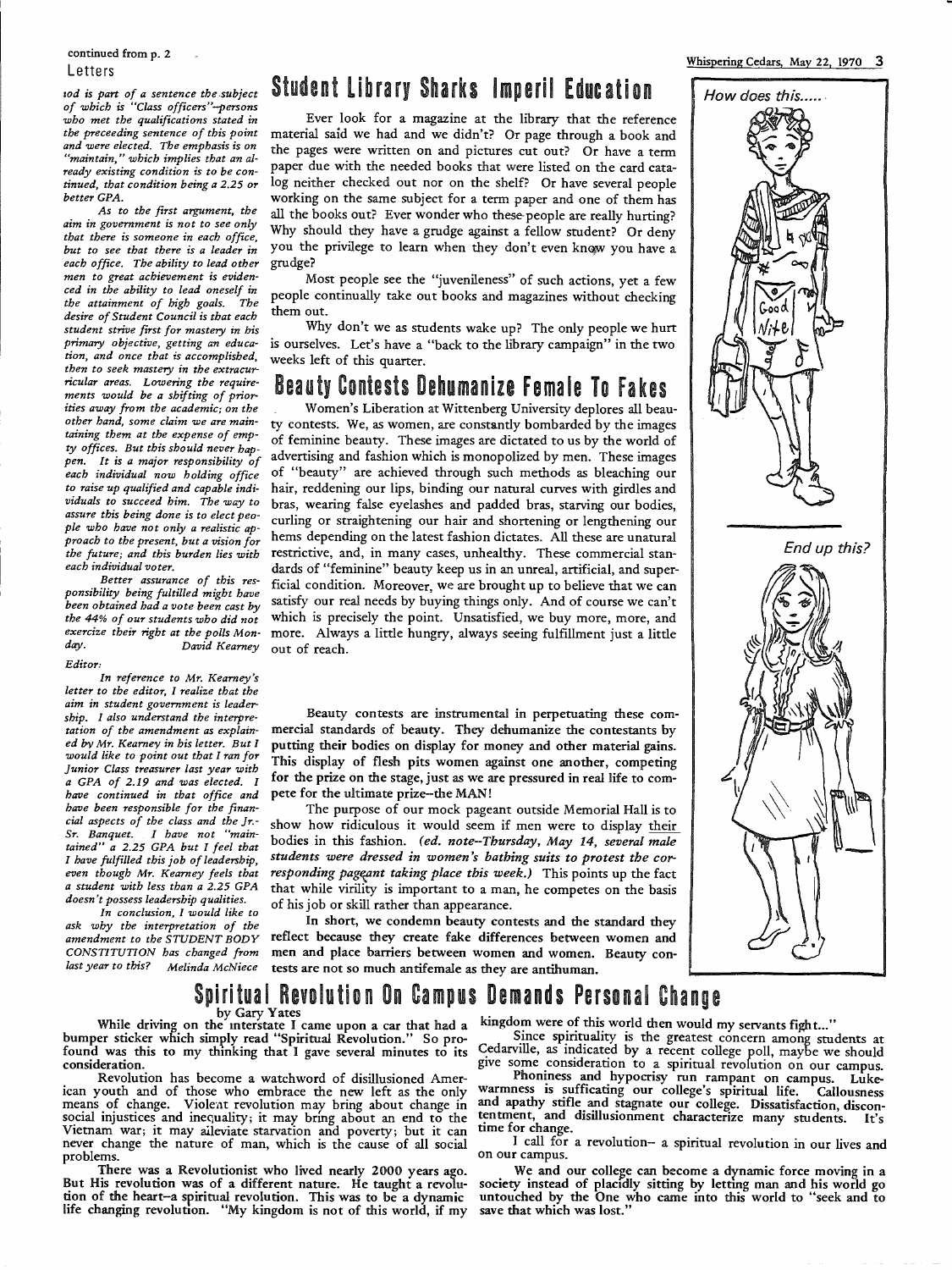## Bierbaum Named Miracle Editor

Danie

Freshman Class has pulled through with another winner, as Miss Carol Beerbaum was named next year's editor of the yearbook. Congratulations are extended to Carol, as well as best wishes for the coming year. Carol is from Bunker Hill,

Carol is from Bunker Hill, Illinois. She was Junior Editor of her high school annual in her junior year, and co-editor in her senior year. During New Student Week at Cedarville,

referred profile

Smart guys as well as wise guys know the best buys  $-$  and that is The Guys.

Smooth and trim fitting in new fabrics and colors. Get The Guys ... the preferred profile pants. **MEET THE GUYS AT...** 



Once again it looks as if the she offered to work on the yearbook when Miss Patti France went about soliciting help. She was made editor of layouts at first, and finally Assistant Editor.

The Publications Committee (consisting of Dr. Baumann, Dean Mcintosh, Mr. Wilcoxin. Dr. Johnson, Miss Dawn Myers, and Miss Patt

Miss Dawn Myers, and Miss Patti France) appointed Carol to her position on the basis of her application, past experience, and ability.

Carol is really looking forward to working on next year's MIRACLE. She is thinking of doing it in a different color of ink for a change from the regular black and white. There are a few minor changes that she would like to make which she feels will make for a better yearbook. It will be a very challenging job that demands much creativity and hard work.

Any student who would be interested in helping is certainly welcome to work. The biggest problem in producing thisyyear's yearbook wa in producing this year's yearbook was a lack of workers. Money can be re a chin

saved by reaching deadlines (which will certainly help, as next year the yearbook staff will be starting \$1000 in debt), and it makes it much easier for the editor and other workers. Also, anyone with pictures is urged to tum them in to the annual staff. Next year, Carol would like to have as complete a picture coverage of all student activities as possible. She would also like to include a few pictures of such sites as the Falls, the Mill, and Clifton Gorge.



*Chic* "The Butcher." Prop.

*Ginnie's Beauty Shoppe* 

41 North Main St. **Cedarville** 766-4351



"In the Heart of Cedarville"'

*Home-cooked meals, 21 shrimp in a basket, rib* & *T-bone steak* 



Cassegrainian telescope that the Science Department obtained from New Ce Department obtained from New<br>York during Christmas vacation, in were held May 7. Officers are: preshis barn. Mr. Frye has a building  $\frac{1}{1}$  were held  $\frac{1}{1}$  and  $\frac{1}{2}$ . Officers are: pres-<br>lay-out for a new addition to the old lay-out for a new addition to the old loan Boyd; secretary, Mary McMur-<br>observatory, the telescone will be out. Joan Boyd; secretary, Mary McMurin this new wing and will be used for try; treasurer, VICKI<br>Astronomy, Physical Science and  $x$ Astronomy, Physical Science, and In-<br>dependent studies in Methods and In-<br>Newly elected ALPHA CHI of-

al Science Foundation. Dr. Larry torian and Director of Activities, Jeff<br>Helmick is studying "effects of nitro-Lough; Membership Co-ordinator,<br>gen substituents on the acidity of  $S_{\text{max}}$  Membership Co-ordinator, gen substituents on the acidity of Sam McMillan.<br>
carbon acids," and in the process of GAMMA CHI girls went on a experimentation, research assistants<br>David Hull and Ken Cole came up with a new compound identified as  $\frac{u \text{ true}}{u}$  out to be  $\frac{u \text{ true}}{u}$  out to be "methoxy-3, 5-dichloropyridinium  $p_1$ <sup>be at John Bryan.</sup> erchlorate". Dr. Helmick says that Formal invitations for GAMMit is probably the strongest carbon A CHI girls will be held May 25, at acid of this type ever isolated Most the home of their advisor, Mrs. Madacid of this type ever isolated. Most the home of the carbon acids are weak acids carbon acids are weak acids.

Dr. John A. Zoltewicz of the Univer- tions. They now have GAMMA CHI sity of Florida of an atticle recently mugs and t-shirts. accepted for publication in the Jour-<br>nal of the American Chemical So- picnic for Tuesday May 12 KAPPA nal of the American Chemical So- picnic for Tuesday, May 12, KAPPA<br>ciety entitled: "Specific-Base Cat- DELTA CHI girls weren's quite so ciety entitled: "Specific-Base Cat- DELTA CHI girls weren's quite so alyzed Hydrogen-Deuterium Exchan- lucky. After a beautiful hot day; Inductive Effects and Internal Re- for a shower. And did it ever rain!<br>turn." This journal is commonly re- Just about the time the charcoal turn." This journal is commonly re- Just about the time the charcoal cognized as the most scholarly chemi- would have been ready it would have



elections in Cedarvillius. The outcomes are as follows: GAMMA CHI: president, Mitsu Ishuin; vice-president, Carol Bierbaum accepted the editor-<br>ship of the 1970-71 Miracle treasurer, Candy Barr; social chairmen, Linda Browning, Janet Epps; SCIENCE MOVES ON! program chairmen, Glenda Welch, linda McNiece, Nancy Brown (alter-Hull and Cole nate), historian, Marsha Osman; parliamentarian, Debi Thornton.

Make Discovery PI SIG officers, in case you have forgotten, are: president, Dennis Bunting; vice-president, Bob Aus-Dr. Bauman is storing a 16" tin; secretary, Dave Jewell; treasurer, Jim Greening; Student Council, Jeff<br>Woodcock.

observatory, the telescope will be put  $\frac{1}{2}$  Joan Boyd; secretary, Mary McMur-<br>in this new wing and will be used for  $\frac{1}{2}$  try; treasurer, Vicki Tobias; Student

dependent studies in Math. The Science Department has al-The Science Department has all these are: president, Cliff Jensen: secretary,<br>so been conducting some interesting Chuck Dutton; treasurer, Roy Kern;<br>experiments sponsored by the Nation-Student Council, Mike Coffman; his-<br>a

picnic on Monday, May 11, which<br>turned out to be a beautiful day to

GAMMA CHI girls have swung Dr. Helmick is co-author with into style with the men's organiza-

Mother Nature decided it was time cognized as the most scholarly chemi- would have been ready it would have cal publication in the world. floated away. Never give up! The cal publication in the model of the floated away. Never give up! The girls will try again.

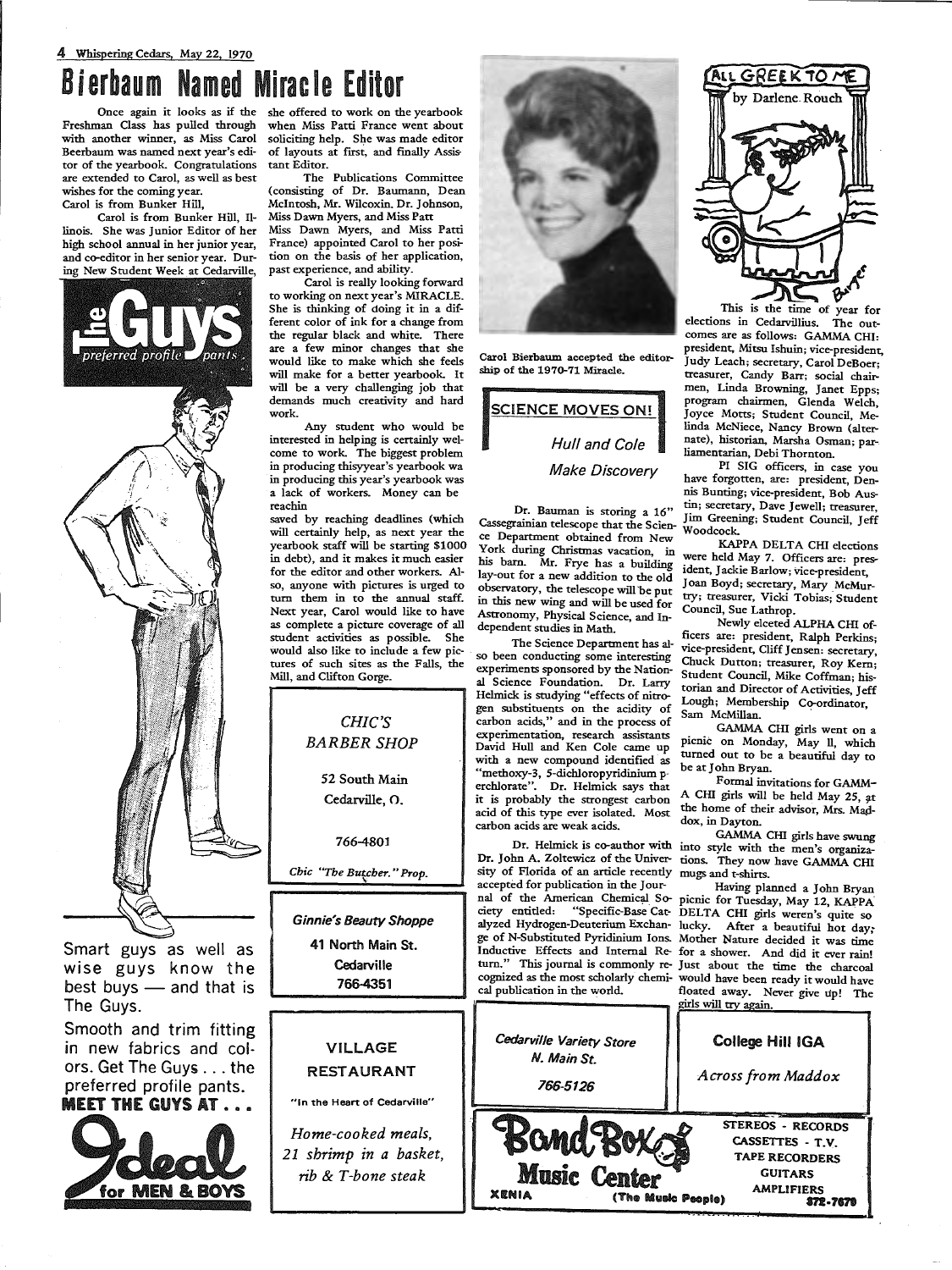# 70-71 BASKETBALL SCHEDULE RELEASED

| Date        | <u>Day</u> | <u>Opponent</u>    | Place    |
|-------------|------------|--------------------|----------|
| Nov. 25-27  |            | Grace Invitational | Grace    |
| Dec.<br>1   | Tuesday    | Otterbien          | There    |
| 4           | Friday     | Calvary            | Here     |
| 8           | Tuesday    | Urbana             | Here     |
| 12          | Saturday   | Malone             | *There   |
| 19          | Saturday   | Marion             | There    |
| 21          | Monday     | Ohio Dominican     | There    |
| 5<br>Jan.   | Tuesday    | Rio Grande         | Here     |
| 9           | Saturday   | Defiance           | $*$ Here |
| 12          | Tuesday    | Wilmington         | Here     |
| 16          | Saturday   | Wright State       | Here     |
| 20          | Wednesday  | Blufton            | There    |
| 22          | Friday     | Walsh              | Here     |
| 25          | Monday     | Central State      | There    |
| 28          | Thursday   | Marion             | Here     |
| 30          | Saturday   | Findlay            | There    |
| Feb.<br>-2- | Tuesday    | Urbana             | There    |
| 6           | Saturday   | Malone             | *Here    |
| 9           | Tuesday    | Defiance           | There    |
| 13          | Saturday   | Wilmington         | There    |
| 16          | Tuesday    | Findlay            | Here     |
| 20          | Saturday   | Blufton            | Here     |
| 23          | Tuesday    | Ohio Northern      | Here     |
| 27          | Saturday   | Grace              | There    |

Varsity game at 3:30 p.m. and J.V. game at 1:30.

The athletic Department has just released the next year's basketball cancelied and rindiay and Cedarville<br>schedule. The Jackets will again be participating in the Grace Invitational became co-champs.<br>at Grace College. Two at Grace College. Two new teams will be on the 23 game schedule: Otter-<br>bein and Wright State. Another new feature will be three afternoon games Findlay College by scores of 2-0 and two against Malone and one against Defiance. In these games the JV games 3-1. These losses allowed Findlay will start at l:30 and the Varsity games at 3:30. College to take over the conference



Tennis players and coach show off their trophies

| <b>ARY'S Flower Shop</b><br>30 W. Washington St.<br>Jamestown - 675-5421<br>Your Nearest Florist                | 766-5511<br><b>DOUG'S SOHIO</b><br>37 Xenia Avenue                                                     |
|-----------------------------------------------------------------------------------------------------------------|--------------------------------------------------------------------------------------------------------|
| Rogers Jewelers<br>27 K. Moham Str.<br>XEMIA<br>STUDENT CHARGE ACCOUNTS<br>WELCOMED<br>&IFTWARE—WATCHE—OIAMONDS | Ramon's Beauty Salon<br>10 E. Washington St.<br>Jamestown - 675-9811<br>Evening Appointments Available |

| (FINAL)       | JACKETS' RECORDS |
|---------------|------------------|
|               |                  |
| <b>TENNIS</b> | 18-2             |
| <b>TRACK</b>  | 3-5              |
|               |                  |

BASEBALL 13-10

GOLF 8-5



Photo by Dr. Callan *Dan* Inghram practices his swing

# BASEBALL TEAM TIES FOR CONFERENCE TITLE

The Cedarville Yellow Jackets' baseball team is 1970 co-champs of the MOC, along with Findlay College. Last week both teams were tied with 5-3 records, and both had Saturday double headers. If Cedarville won two they would be assured of a tie for the championship, if they split they could win the championship, or tie, or lose it depending on the Findlay games. Both double headers were<br>cancelled and Findlay and Cedarville

1:50 and the varsity games at 5:50.<br>MOC AND DISTRICT 22 CHAMPS lead with a 4-2 record and Cedarville to second with a 3-3 conference record. On the following weekend, the Yellow Jackets edged Malone College 1-0 and 2-1 while Findlay split their doubleheader. This gave voth Cedarville and Findlay 5-3 conference records with two games left on each team's conference schedule.

In the Findlay series poor fielding and weak hitting were major contributions to the double defeat. In the first game, Cedarville managed to get only one hit and four base runners. Tony Wall's single in the first ended up to be the Yellow Jackets' only hit. Bob Lunney pitched a fine game allowing two hits and striking out seven, but gave up two unearned runs in the sexth. The lead-off batter singled then Bob got the next two batters out before Lynn Howard and Tony Wall made errors which allowed two runs to score. In the second game Findlay scored a run in the first and two in the fourth and

that was all they needed. The Yellow Jackets put all three of their hits together in the third inning to score their only run. The Yellow Jacket <sup>p</sup>itcher, Bill Trefzger allowed only one earned run and three hits.

Only the following weekend good pitching and improved fielding helped the Yellow Jackets to take two from Malone. In the first game Bob Lunney pitched a shutout by allowing' three hits and whiffing seven. The Yellow Jackets scored the game's only run in the first. Lynn Howard singled, stole second, and scored on Rick Ingram's single. In game two, Bill Trefzger struck out six and allowed three hits in leading the Yellow Jackets to a sweep. They scored their first run in the fifth when Dee Mays singled, went to second on a wild pitch, and. scored on two ground balls. Then singles by Trefzger, Tony Wall, and Lynn Howard produced the winning run in the seventh.

After 18 games the conference statistics showed that the Yellow Jackets' leading hitters were: Bob Lunney .386, Tony Wall .358. Rick Ingram .313, and Dee Mays .306. The pitching was led by Bill Trefzger 3-2 and a 2.76 era. Bob Lunney was close behind with a 3-3 record and an era of 2.97.